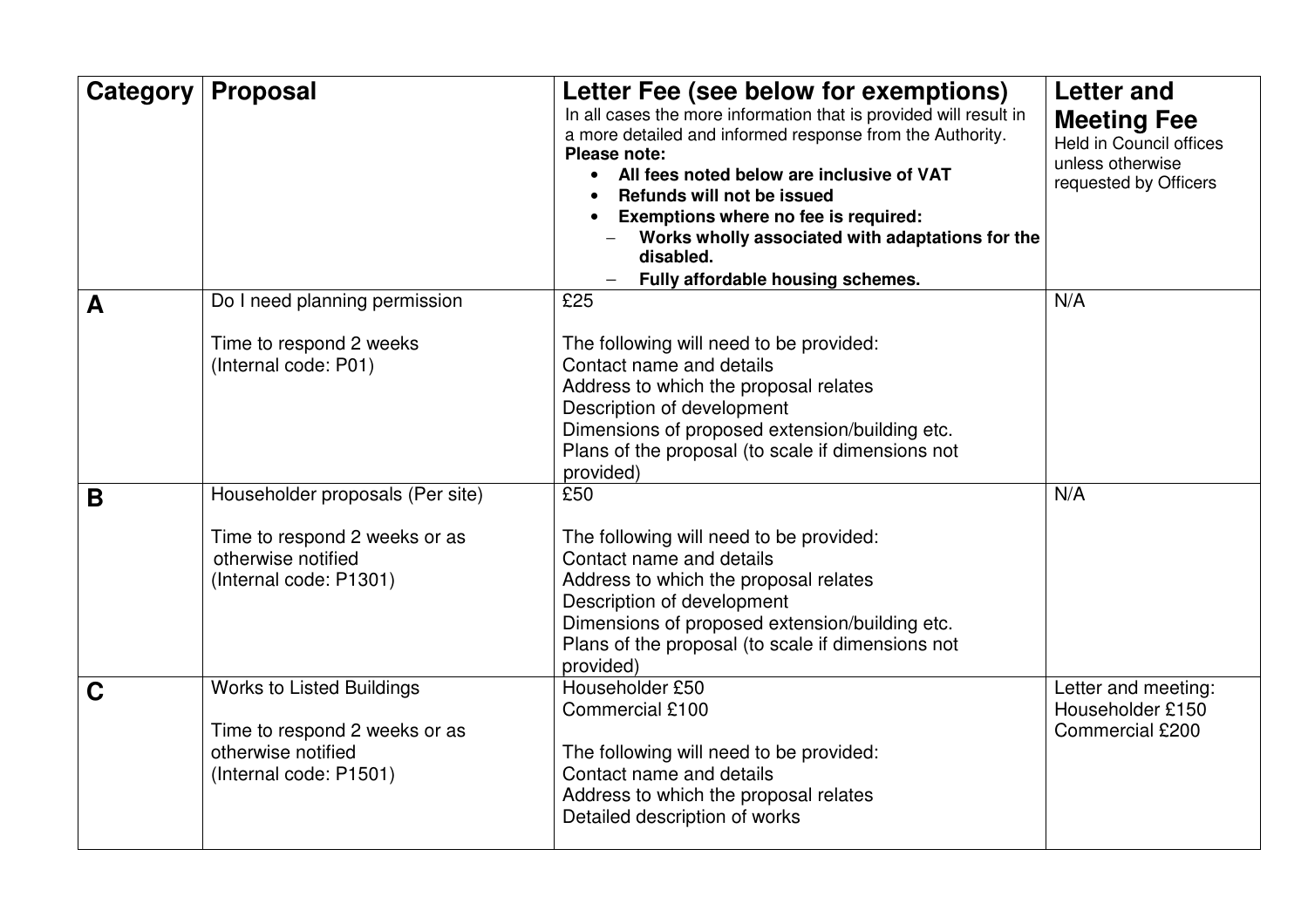|   |                                                                                                      | The submission of the following may be required:<br>Plans/photographs to indicate the works                                                                                  |                            |
|---|------------------------------------------------------------------------------------------------------|------------------------------------------------------------------------------------------------------------------------------------------------------------------------------|----------------------------|
|   |                                                                                                      |                                                                                                                                                                              |                            |
| D | Advertisement proposals (Per site)                                                                   | £50                                                                                                                                                                          | N/A                        |
|   | Time to respond 2 weeks or as<br>otherwise notified<br>(Internal code: P1401)                        | The following will need to be provided:<br>Contact name and details<br>Address to which the proposal relates<br>Description of development<br>Dimensions of proposed adverts |                            |
|   | (If the building is listed refer to works to<br>listed buildings)                                    | Plans of the adverts including where to be located (to<br>scale if dimensions not provided)                                                                                  |                            |
| Е | Change of use (not Inc. dwellings, major<br>development / engineering work) Inc.<br>minor renewables | £100<br>The following will need to be provided:<br>Contact name and details                                                                                                  | N/A                        |
|   | Time to respond 2 weeks or as<br>otherwise notified<br>(Internal code: P12)                          | Address to which the proposal relates<br>Description of development<br>The submission of the following may be required:                                                      |                            |
|   |                                                                                                      | Floor plans to demonstrate proposal                                                                                                                                          |                            |
| F | All other uses $0 - 499$ Sqm<br>(Internal code: P0606)                                               | £100<br>The following will need to be provided:<br>Contact name and details                                                                                                  | Letter and meeting<br>£150 |
|   | Time taken to respond 4 weeks or as<br>otherwise notified                                            | Address to which the proposal relates<br>Description of development<br>Layout plan                                                                                           |                            |
|   |                                                                                                      | The submission of the following may be required:<br>Topographical survey<br>Layout plan, can be indicative<br>Point of access and transport statement                        |                            |
|   |                                                                                                      | Ecology reports<br>Drainage reports                                                                                                                                          |                            |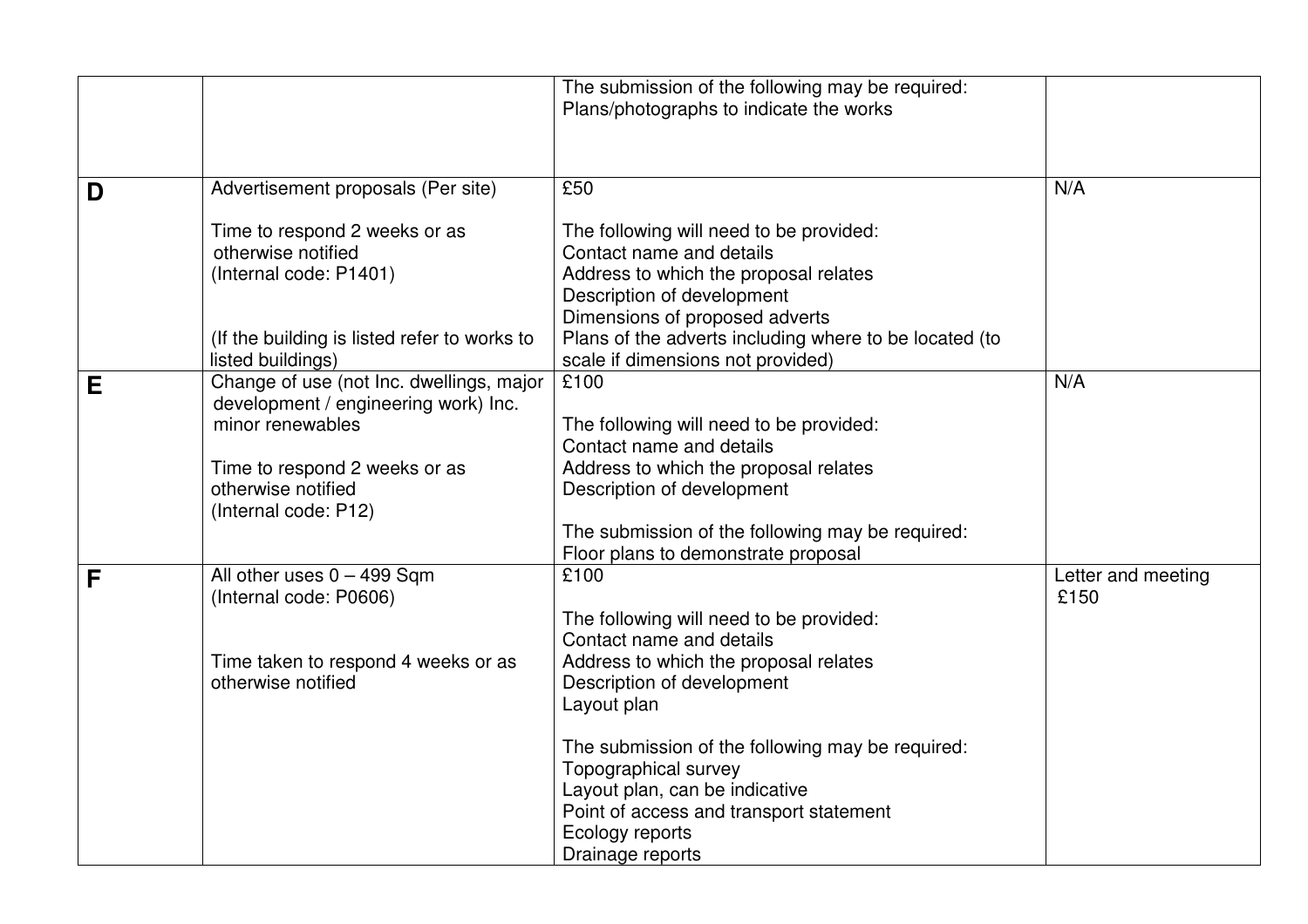| G | All other uses 500-999 Sqm/ less than                                 | £150                                                 | Letter and meeting |
|---|-----------------------------------------------------------------------|------------------------------------------------------|--------------------|
|   | 1ha                                                                   |                                                      | £350               |
|   | (Internal code: P0606)                                                | The following will need to be provided:              |                    |
|   |                                                                       | Contact name and details                             |                    |
|   | or,                                                                   | Address to which the proposal relates                |                    |
|   |                                                                       | Description of development                           |                    |
|   | $0 - 3$ dwellings (Outline less than 0.5ha)                           | Layout plan                                          |                    |
|   | (Internal code: P0603)                                                |                                                      |                    |
|   |                                                                       | The submission of the following may be required:     |                    |
|   |                                                                       | Topographical survey                                 |                    |
|   | Time to respond 4 weeks or as                                         | Layout plan, can be indicative                       |                    |
|   | otherwise notified                                                    | Point of access and transport statement              |                    |
|   |                                                                       | Ecology reports                                      |                    |
|   |                                                                       | Drainage reports                                     |                    |
| H | All other uses 1,000 - 9,999 Sqm / 1-2                                | £300                                                 | Letter and meeting |
|   | Ha                                                                    |                                                      | £500               |
|   | (Internal code: P0505)                                                | The following will need to be provided:              |                    |
|   |                                                                       | Contact name and details                             |                    |
|   | or,                                                                   | Address to which the proposal relates                |                    |
|   |                                                                       | Description of development                           |                    |
|   | $4 - 9$ dwellings (Outline less than 0.5ha)<br>(Internal code: P0603) | 1:2500 site plan                                     |                    |
|   |                                                                       | The submission of the following may be required:     |                    |
|   |                                                                       | Topographical survey                                 |                    |
|   | Time to respond 4 weeks or as                                         | Layout plan, can be indicative                       |                    |
|   | otherwise notified                                                    | Point of access and transport statement              |                    |
|   |                                                                       | Ecology reports                                      |                    |
|   |                                                                       | Drainage reports                                     |                    |
|   |                                                                       | Landscape impact assessment                          |                    |
|   |                                                                       | Arboricultural report                                |                    |
|   |                                                                       | Statement of significance and impact (in relation to |                    |
|   |                                                                       | heritage assets)                                     |                    |
|   |                                                                       | Developer contribution information                   |                    |
|   |                                                                       | Contaminated land report                             |                    |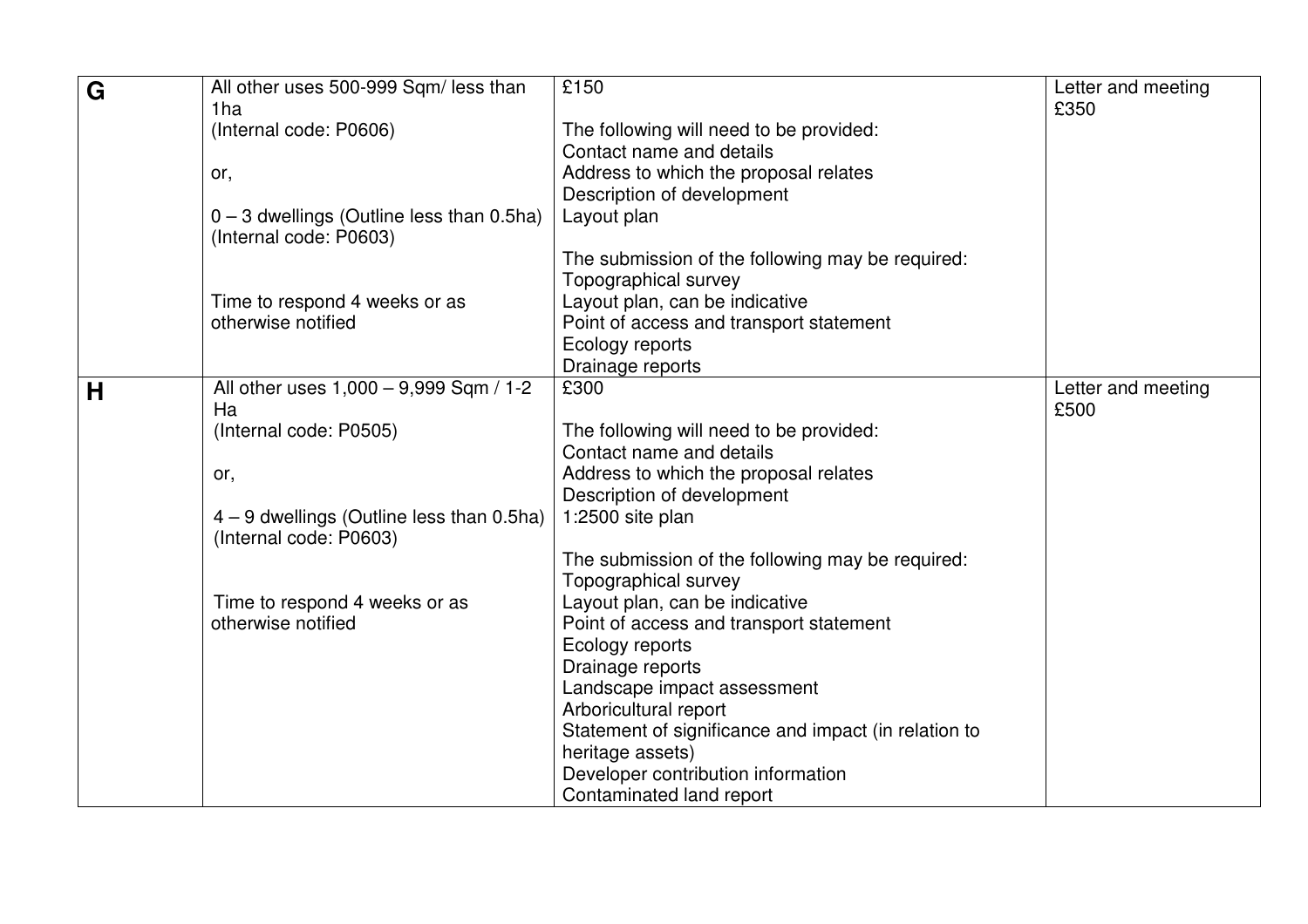|   | 10-199 Dwellings (Outline of $0.5 - 4$ Ha) | £500                                             | Letter and meeting |
|---|--------------------------------------------|--------------------------------------------------|--------------------|
|   | (Internal code: P0103)                     |                                                  | £750               |
|   |                                            | The following will need to be provided:          |                    |
|   | Time to respond 4 weeks or as              | Contact name and details                         |                    |
|   | otherwise notified                         | Address to which the proposal relates            |                    |
|   |                                            | Description of development                       |                    |
|   |                                            | 1:2500 site plan                                 |                    |
|   |                                            |                                                  |                    |
|   |                                            | The submission of the following may be required: |                    |
|   |                                            | Topographical survey                             |                    |
|   |                                            | Layout plan, can be indicative                   |                    |
|   |                                            | Point of access and transport statement          |                    |
|   |                                            | Ecology reports                                  |                    |
|   |                                            | Drainage reports                                 |                    |
|   |                                            | Landscape impact assessment                      |                    |
|   |                                            | Arboricultural report                            |                    |
|   |                                            | Heritage statement                               |                    |
|   |                                            | Developer contribution information               |                    |
|   |                                            | Contaminated land report                         |                    |
| J | All other uses: 10,000+ Sqm/more than      | £750                                             | Letter and meeting |
|   | 2 Ha                                       |                                                  | £1000              |
|   | (Internal code: PM0505)                    | The following will need to be provided:          |                    |
|   |                                            | Contact name and details                         |                    |
|   | Time to respond 4 weeks or as              | Address to which the proposal relates            |                    |
|   | otherwise notified                         | Description of development                       |                    |
|   |                                            | 1:2500 site plan                                 |                    |
|   |                                            | The submission of the following may be required: |                    |
|   |                                            | Topographical survey                             |                    |
|   |                                            | Layout plan, can be indicative                   |                    |
|   |                                            | Point of access and transport statement          |                    |
|   |                                            | Ecology reports                                  |                    |
|   |                                            | Drainage reports                                 |                    |
|   |                                            |                                                  |                    |
|   |                                            | Landscape impact assessment                      |                    |
|   |                                            | Arboricultural report                            |                    |
|   |                                            | Heritage statement                               |                    |